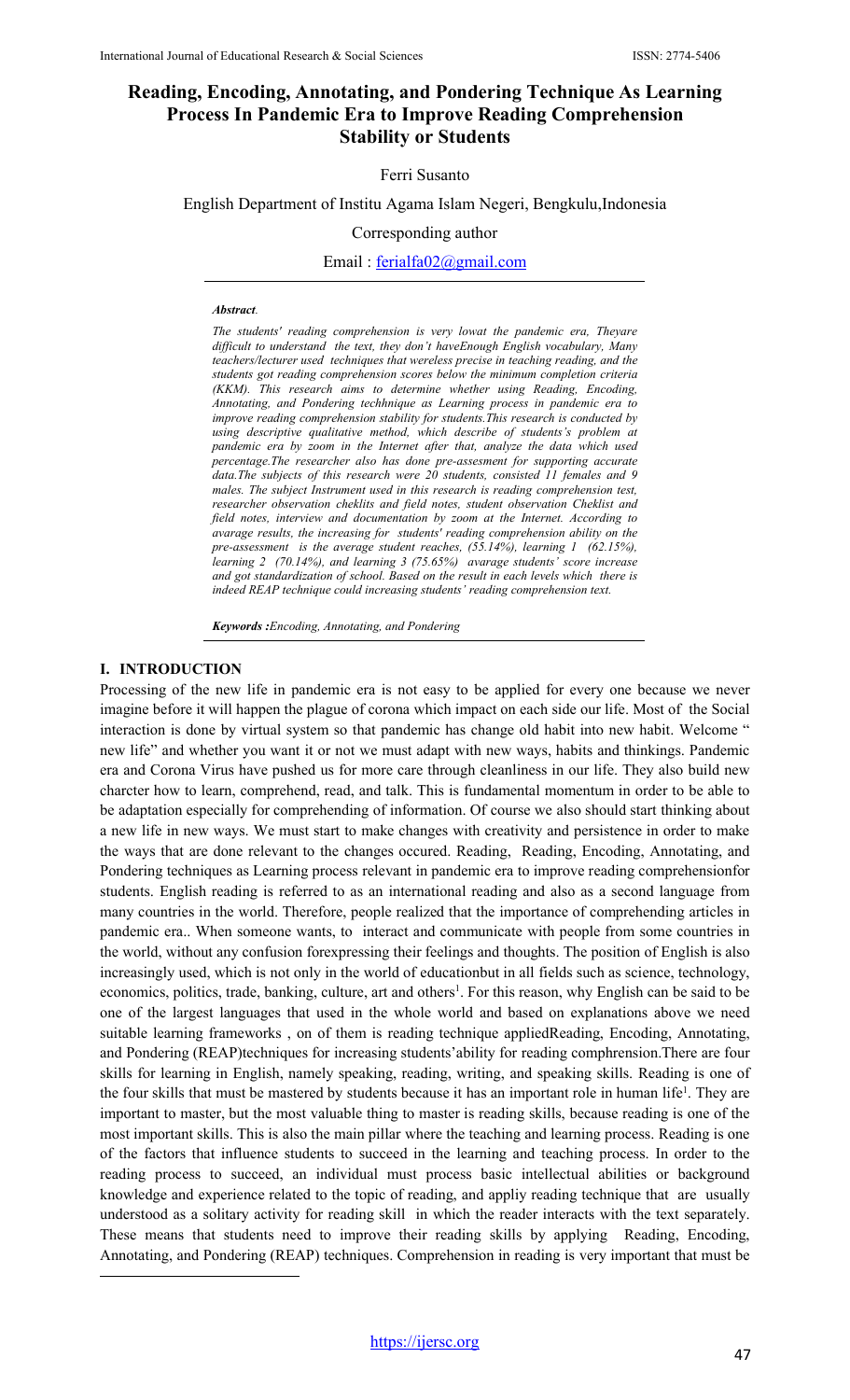processed by students in order to understand the text. Reading is also a public place for teacher education that tends to be taught by the teacher with the method used by the teacher who teaches them. Reading is one of the skills students must learn.Because reading is an important skill, when readers read, they also learn and have a goal to gain knowledge, they use thinking, skills or technques to deduce what they mean. Another definition of reading comprehension technique is as cognitive or behavioral action that is applied under certain contextuals.Teaching reading is not easy because teachers don't just have to make students read the text but they also have to think about how students can understand all aspects of English in it<sup>2</sup>. To make students interested in learning English, teachers must have various techniques in teaching English. There are many reading comprehension strategies, such as: PQ4R strategies, S3QR strategies, Critical Reading Techniques, and REAP Techniques.Many students got reading comprehension scores below the minimum completion criteria(KKM) of 75. And researchers also found,the teachers used a technique that is not quite right in teaching reading. Thus, students get bored easily and cause them difficulty in understanding a text and students also find it difficult to understand the meaning of words in the text. Although it is clear that students' self-efficacy seems to have a lot of influence on their reading skills.<sup>3</sup>Firstly, many students got reading comprehension scores below the minimum completion criteria (KKM). Secondly, students are less efficient in reading because they lack independent reading. In other words, if the students read rarely, they might have problem in acquiring vocabulary. Thirdly, students are unable to use context clues to guess the word meaning. If the students come across with the difficult words, they tend to ignore the words and it makesthem discouraged and stop reading. Fourth, students have difficulty understanding the text. Difficulties are caused by several factors, such as incomprehensible text, vocabulary difficulties, and length of texts, so some of them have scores in KKM. Fifth, the students lack English vocabulary, which is why students find it difficult to understand texts and students also find it difficult to get text messages and they cannot read and construct sentences correctly. Sixth, the teacher uses a technique that is not quite right in teaching reading. So in this case, students feel bored and do not understand how to read texts and students are also lazy to practice reading. Finally, the students read the text is monotonous. There is no innovative way for students to read the text comprehensively. Students cannot learn effectively without teacher guidance. When teachers use appropriate techniques that can overcome the problems identified, students can be more active and interested in reading activities. Therefore, techniques are needed to solve the problem.

Based on the problem above, researcher was help students how to get information and understand the text. To help students understand the text, there are several learning techniques in teaching that can be used by a teacher. One of them is Read, Encode, Annotate and Ponder (REAP) techniques. This technique is hoped that able to help readers read and understand texts and the purpose of the REAP technique is to develop reading skill so that students are better understand the role of the writer in writing and to improve their reading comprehension. The REAP technique was help students to connect text and their words to enable them to communicate their understanding of the textby using these techniques of Read, Encode, Annotate, and Ponder (REAP).Students are expected to be able to improve their reading comprehension. Therefore, researchers conducted this study entitled: "**READING, ENCODING, ANNOTATING, ANDPONDERING TECHNIQUE AS LEARNING PROCESS IN PANDEMIC ERATO IMPROVE READINGCOMPREHENSION STABILITY FOR STUDENTS.**

## II. **Methods**

This research used descriptive qualitative method because it describes the recent phenomenon, how to use an effective reading techniques at pandemic era, qualitative research is the research that focuses on specific situation or people, and it emphasizes on words rather than number and this research got sentence data such as oral and written from people or subject..4 This researcher would involved English Departement of IAIN Bengkulu in academic year 2019/2020. As the subject of this research because of based on observation by zoom, those students hadproblems in reading comprehension at pandemic era. They could not able to comprehend the text that had been gave by the lecturer easily. Based on the problem the researcher tried to find their solution for the students so they could to comprehend the text using the REAP technique. The object of this researcher was the student of English Department of IAIN Bengkulu, which were consist of 20 students in the Daring classroom. There were 9 males and 11 females. The Researcher chosen this class because some of the students in this Daring class usually had low scores in English subjects or below Minimum Completion criteria (KKM), especially in reading text comprehension.Data Collection technique are interview by zoom , observation by zoom, documentation and tests.Interview, datacollection were by asking students verbally via zoom to have direct information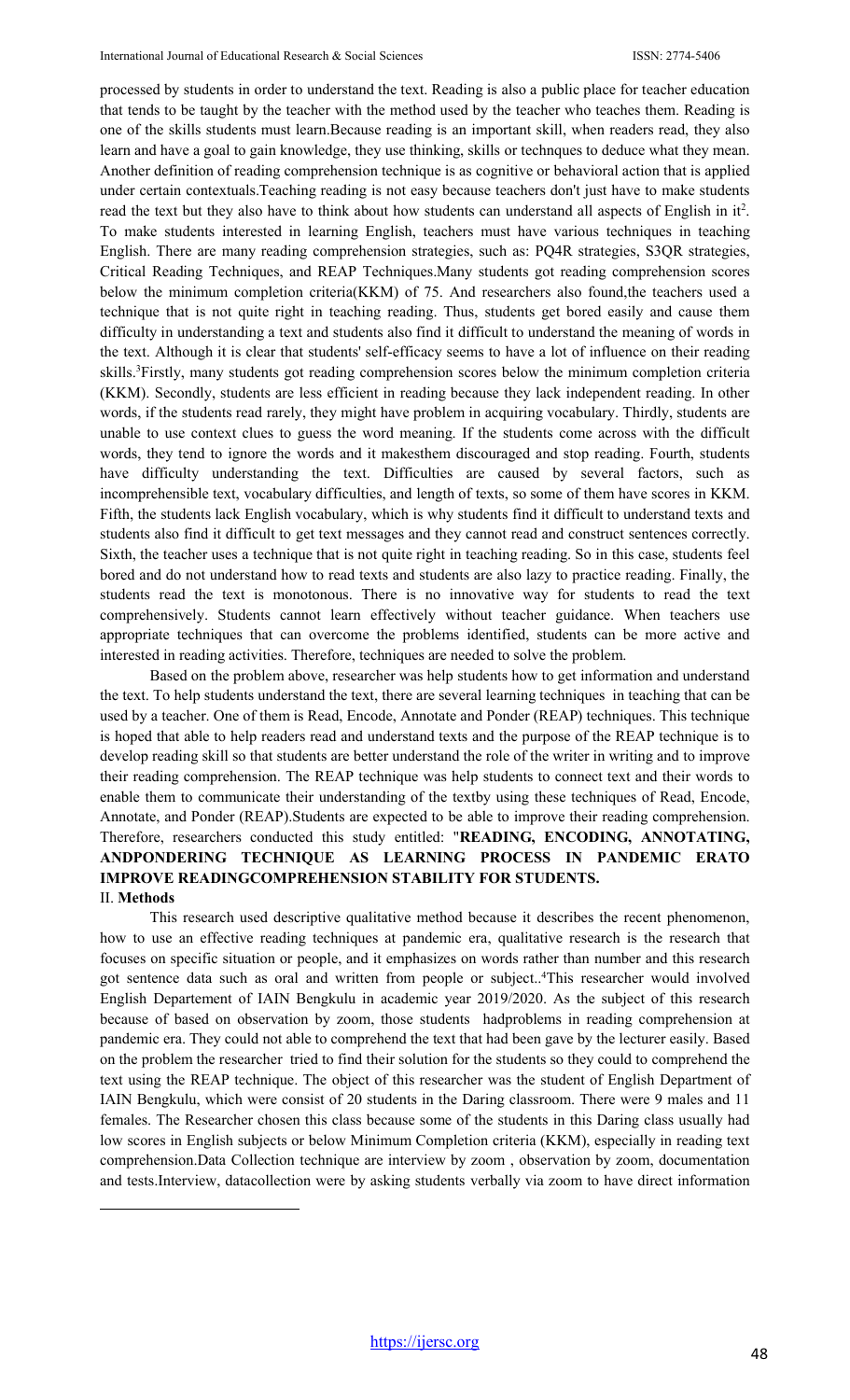about learning process. This means that researcher was conduct interviews after applying zoom classroom. That is to find out a general description of the learning process of reading comprehension, the situation of students in reading activities by zoom program, Observationin this research was conducted by researchers that get the implementation of learning data. This data is obtained from the results of research and teacher observation taken in zoom progaram.Test is a process to measure students' abilities and knowledge about the material provided, competencies, intelligence, and talents that can belong to individual.Tests can be constructed primarily to assess student performance in language. Reading comprehension tests are used to measure their ability to read reading materials given by the researcher, using multiple choice tests, which consist of 30 questions about narrative text.Research Instrument, there were some instruments. Observation checklist and field Notes by Zoom Programin the Internet,thisresearch was used an observation sheet to measure participants in learning process. Then for observation,.There are two types of observation lists in this research. Researcher's observation checklists. The list of student's observations is used to collect data about student attitudes in the learning process

|           | abcı 2.15tuncin 3 Obsci yatıblı cilcinist ficin hotes         |            |                |             |  |  |  |  |
|-----------|---------------------------------------------------------------|------------|----------------|-------------|--|--|--|--|
| $\bf{N0}$ | <b>Student's perparation</b>                                  | <b>Yes</b> | N <sub>0</sub> | <b>Note</b> |  |  |  |  |
| 1.        | The students prepare them selves to learn and prepare all the |            |                |             |  |  |  |  |
|           | things is need learning activity                              |            |                |             |  |  |  |  |
|           |                                                               |            |                |             |  |  |  |  |
| 2.        | Students' interest toward using REAP technique and the        |            |                |             |  |  |  |  |
|           | material give                                                 |            |                |             |  |  |  |  |
|           | Student paid attention to the explanation about narrative     |            |                |             |  |  |  |  |
|           | text                                                          |            |                |             |  |  |  |  |
|           | Student pay attention the explaination about the steps of     |            |                |             |  |  |  |  |
|           | using REAP technique.                                         |            |                |             |  |  |  |  |
|           | Student show their interest toward using REAP technique       |            |                |             |  |  |  |  |
|           | and the material is given.                                    |            |                |             |  |  |  |  |
|           | The students give comments or ideas toward the material       |            |                |             |  |  |  |  |
|           | is gave.                                                      |            |                |             |  |  |  |  |
| 3.        | <b>Students attitude toward using REAP technique</b>          |            |                |             |  |  |  |  |
|           | Students give participation during read a narrative text.     |            |                |             |  |  |  |  |
|           |                                                               |            |                |             |  |  |  |  |
|           | Student get enthusiastic ideas in reading a narrative text    |            |                |             |  |  |  |  |
|           | by using REAP technique.                                      |            |                |             |  |  |  |  |
|           | Student active in teaching learning process and gave          |            |                |             |  |  |  |  |
|           | maximal answer, opinion or ideas in answer step.              |            |                |             |  |  |  |  |

## **Tabel 2.1Student's Observation cheklist field notes**

Interview this researchwas conducted interviews by asking researcher and students to get direct information about the teaching and learning process.To find out a general description of the learning process of reading comprehension, the situation of students in reading activities, and reading techniques that are usually applied by English Departement Students of IAIN Bengkulu.

| N <sub>o</sub> | Question                                                                                   |
|----------------|--------------------------------------------------------------------------------------------|
| $\mathbf{1}$   | do you think you would rather learn to use the REAP technique or previous techniques?      |
| $\overline{2}$ | What are the obstacles you faced while learning to use this technique?                     |
| $\overline{3}$ | What is the difference after learning to understand reading narrative texts using the REAP |
|                | technique using the previous technique?                                                    |
| $\overline{4}$ | What do you think about reading, encoding, annotating, and pondering (reaping)? Are you    |
|                | interested or not?                                                                         |
| $\overline{5}$ | Can this REAP technique help you in understanding and answering questions about            |
|                | narrative texts?                                                                           |
| 6              | Do you agree that REAP is useful when you read and analyze narrative texts? If you agree   |
|                | or not, explain                                                                            |
| $\overline{7}$ | Do you get into trouble when you read narrative texts using REAP techniques? What is       |
|                | that? Give explain?                                                                        |
| 8              | What is the reason you like the REAP technique?                                            |

### **Tabel. 2.2 Interview list with students**

8 What is the reason you like the REAP technique?

Reading comprehension test, Tests are a number of questions, exercises and so on that are carried out to measure competencies, intelligence, abilities, and talents that individuals or groups can have. The test was be used to measure students' abilities in the text both before the implementation of the actions and after the implementation of the action. The test uses guidelines for reading narrative text. The text used is narrative text because the material was tested. Here the item chosen is multiple choice, the chosen to be a measure of students' reading comprehension through reading comprehension tests.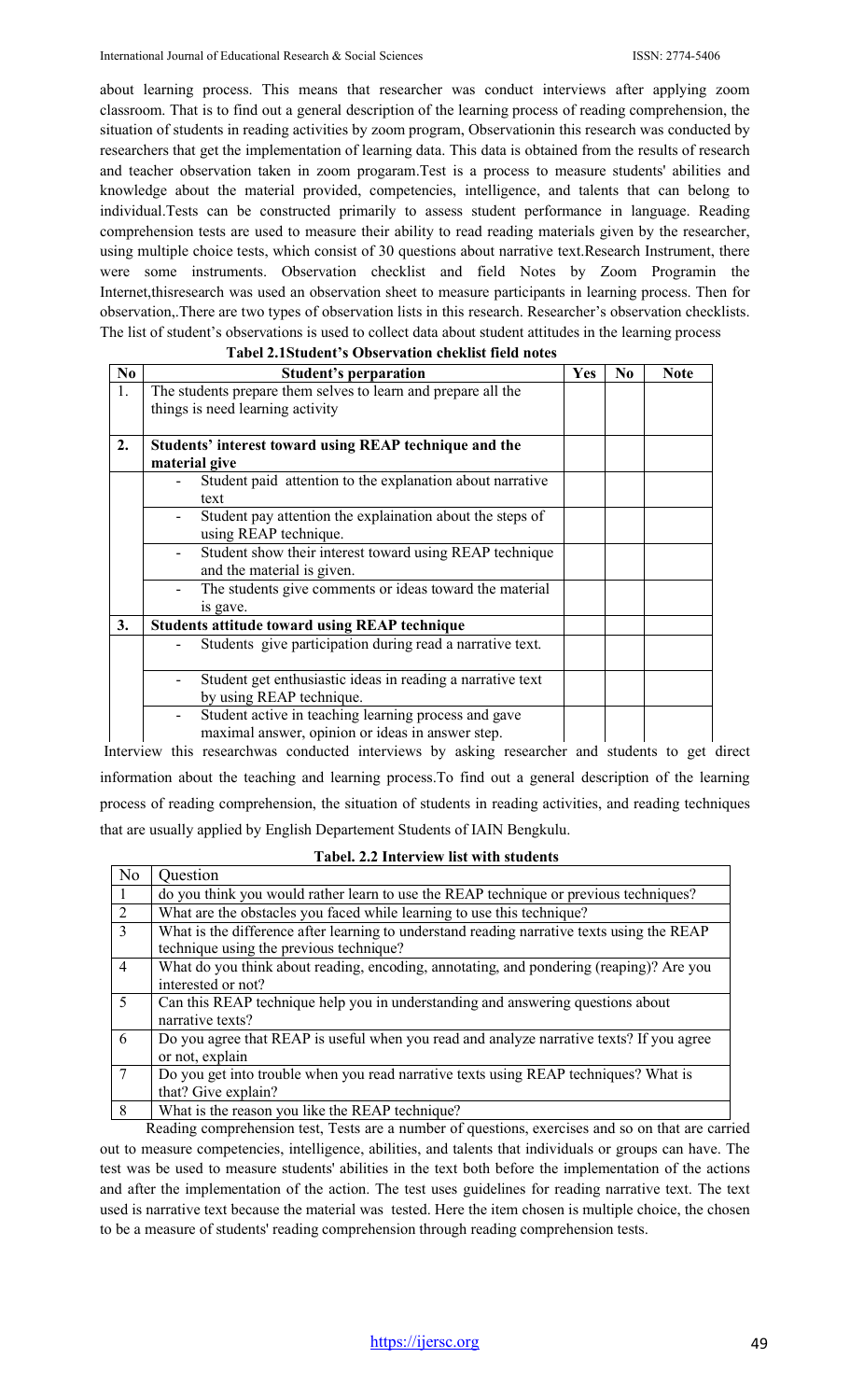| N <sub>0</sub>                                                                                                                                                                                                                                                                                     | <b>Basic</b>                                                                                                                     | <b>Material of the</b>                                                                                         | <b>Question indicator</b> | <b>Test</b>                                                                              | Question      |
|----------------------------------------------------------------------------------------------------------------------------------------------------------------------------------------------------------------------------------------------------------------------------------------------------|----------------------------------------------------------------------------------------------------------------------------------|----------------------------------------------------------------------------------------------------------------|---------------------------|------------------------------------------------------------------------------------------|---------------|
|                                                                                                                                                                                                                                                                                                    | competencies                                                                                                                     | subject                                                                                                        |                           | form                                                                                     | <b>Number</b> |
| $\mathbf{1}$<br>3.8 Distinguish<br>social functions,<br>text structure,<br>and linguistic<br>elements of<br>several oral and<br>written narrative<br>texts by giving<br>and asking for<br>information<br>related to folk<br>legends, simply,<br>in accordance<br>with the context<br>of their use. | • Social Functions<br>The<br>of<br>pupose<br>narrative text is<br>to<br>amuse or to entertain<br>the reader with<br><sub>a</sub> | Given the narrative text<br>students can:<br>Determine<br>1.<br>the<br>function / purpose of<br>narrative text | PG                        | 25                                                                                       |               |
|                                                                                                                                                                                                                                                                                                    | story.<br>GenericStructure<br>$\bullet$<br>Can include:                                                                          | Determine<br>2.<br>the<br>idea/topic<br>general<br>paragraph/conersatio<br>n/text                              | PG                        | 11,14,17                                                                                 |               |
|                                                                                                                                                                                                                                                                                                    | - orientation<br>- Complications<br>- Resolution                                                                                 | Determine the main<br>3.<br>idea of the paragraph                                                              | PG                        | 15                                                                                       |               |
|                                                                                                                                                                                                                                                                                                    | - Re orientation<br>Language feature<br>Sentences in<br>simple past tense,<br>past continuous,                                   | Determine<br>4.<br>the<br>detailed information<br>contained in the text<br>and moral values                    | PG                        | 1,2,3,4,5,6,<br>7,8,9,12,13,<br>16, 18, 19, 20<br>,21,22,23,2<br>4, 26, 27, 28,<br>29,30 |               |
|                                                                                                                                                                                                                                                                                                    | and others that<br>are relevant.<br>Adverb of time<br>(once upon a<br>time, one day,<br>etc)                                     | 5.<br>Determine<br>the<br>reference words                                                                      | PG                        | 10                                                                                       |               |
|                                                                                                                                                                                                                                                                                                    |                                                                                                                                  | Specefic<br>character. The<br>character of the<br>story is specefic,<br>not general.                           |                           |                                                                                          |               |
|                                                                                                                                                                                                                                                                                                    |                                                                                                                                  | Action adverb. A<br>verb that shows<br>an action.<br>(killed, dug,<br>walked, etc)                             |                           |                                                                                          |               |
|                                                                                                                                                                                                                                                                                                    |                                                                                                                                  | Direct speech. It<br>is make the story<br>lively.                                                              |                           |                                                                                          |               |

## **Tabel 2.3 Blueprint Reading Comprehnsion Test**

Analysis Techniqueof QuantitativeData,is a process of finding knowledge that uses numerical data as a tool to analyze information about what researchers want to know. Therefore in quantitative research a test was given to student so that we can know whether or not an objective is being achieved in this research.The test used is multiple choice.

|  |        |  |  | Table 2.4 Criteria of scoring reading skill |  |  |
|--|--------|--|--|---------------------------------------------|--|--|
|  | ------ |  |  |                                             |  |  |

| <b>Variabel</b> | Sub-Variabel  | Indicator                                                |
|-----------------|---------------|----------------------------------------------------------|
| Reading         | Main Idea     | They student can identify the main idea of the           |
| comprehension   |               | reading passage well                                     |
|                 | Understanding | The students can understand well about the               |
|                 | text          | organization or the order of the text                    |
|                 | organization  |                                                          |
|                 | Inferences    | The students can understand where the text is            |
|                 |               | refers to. So, they can understand even the              |
|                 |               | vocabulary of the text were changed in its               |
|                 |               | pronouns, etc.                                           |
|                 | Predicating   | The students can encourage themselves to look at the     |
|                 |               | subject of the passage, and to think about the possible  |
|                 |               | content. It doesn't matter if the learner do not predict |
|                 |               | correctly. The activity still helps prepare them for     |
|                 |               | reading.                                                 |
|                 | Vocabulary    | The students can try and guess the general sense of      |
|                 |               | difficult word, and there are a number of activities     |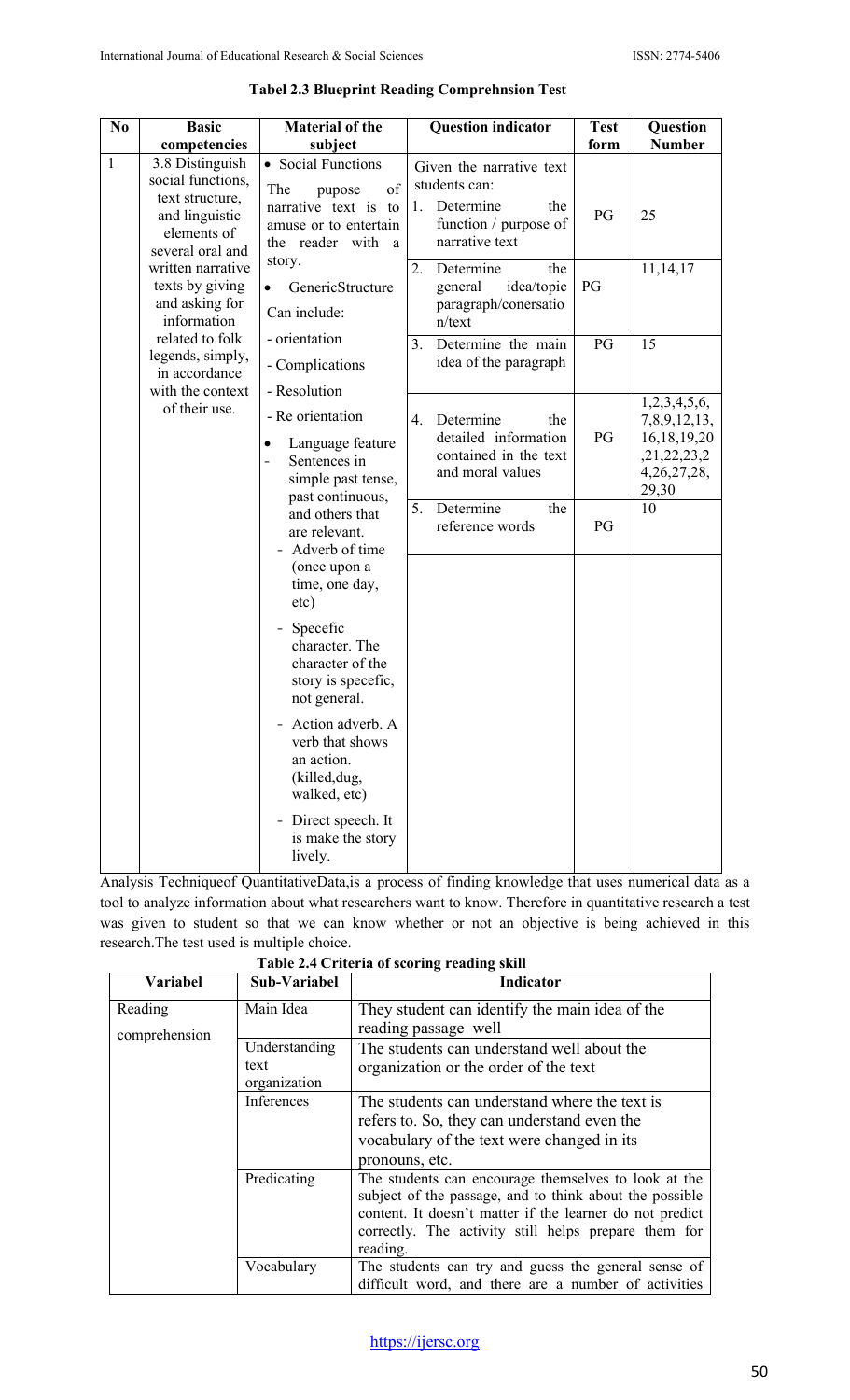|                        | which help the reader deal with unfamiliar vocabulary |  |  |  |
|------------------------|-------------------------------------------------------|--|--|--|
|                        | without using dictionary or asking the teacher to     |  |  |  |
| explain and translate. |                                                       |  |  |  |

|  |  | <b>Table 2.5 Table of Students' score Interval</b> |  |  |
|--|--|----------------------------------------------------|--|--|
|--|--|----------------------------------------------------|--|--|

| <b>INTERVAL</b> | <b>QUALIFICATION</b> |
|-----------------|----------------------|
| 86-100          | Very good            |
| $71 - 85$       | Good                 |
| 56-70           | Fair                 |
| $\leq$ 5 5      | Poor                 |

The researcher took a result of students" achievement in the reading comprehension test. The students passed the test , If they reached the very good category or got score ≥75 (based on the indicator of success).Qualitative Datawere analyzed,according Huberman and Miles Data analysis procedure such as": <sup>5</sup>Data reduction. The data obtained from the field is quite a lot, for that it needs to be recorded carefully and in detail. As has been found, the researcherobserve via zoom, the more data were more complex, and complicated. For this reason, it is necessary to immediately analyze the data through data reduction. Reducing data means summarizing, choosing the main points, focusing on the important things, looking for themes and patterns. Thus the reduced data were provided a clearer picture, and make it easier for researchers to conduct further data collection.Data display,after the data have been reduced, the next step is to display the data. If qualitative research can be done in various forms such as tables and graphs. More than that, the presentation of dataare carried out in the form of brief descriptions, charts, relationships between categories, and flowcharts. Miles danHubermanstate "the most frequent from of display data qualitative research data in the past hasve been narrative text". The most frequently used to present data in qualitative research is the narrative text.Conclusions/verification,is the last step in the data analysis process. In this section the researcher expresses conclusions from the data that have been obtained.The initial conclusions put forward are still temporary, and will change if no strong evidence is found to support the next stage of data collection. But if the conclusions put forward at an early stage, supported by valid and consistent evidence when the researcher returns to the field to collect data, then the conclusions put forward are credible conclusions.

## **III. RESULT AND DISCUSSION**

The results of this research showed that use REAP technique to improve reading comprehension English Departement Students of IAIN Kota Bengkulu in the academic year 2019/2020. This can be seen from the results of the pre-assessment conducted by researchers on September 25<sup>th</sup>, 2019, because researchers tried to improve students' reading comprehension using REAP techniques. The results of students' reading comprehension were analyzed and compared through the percentage of each step in this research. Pre- Assessment, researchers provided initial assessment to determine students' reading comprehension. In conducting an initial assessment to determine students' reading comprehension, researcher does not use REAP techniques and researchers test students as the teaching normally do. Sstudentswere given an initial assessment to determine students' abilities in reading comprehension. Researchers provided texts to students read and understand about narrative texts individually. Materials were taken from the internet that was done to get an understanding of the reading score before giving action or taking class action. Pre-Assessment is given on September 25<sup>th</sup>, 2019. The test consists of 30 questions. Text is multiple choices in the form of narrative text. The test was given to 20 English Departement Sstudentsof IAIN Kota Bengkulu.

|    | Tuble is the result of reading comprehension test for this essineme |            |           |                    |  |  |  |  |  |
|----|---------------------------------------------------------------------|------------|-----------|--------------------|--|--|--|--|--|
| No | Score Interval                                                      | Categories | Frequency | Percentage $(\% )$ |  |  |  |  |  |
|    | 86-100                                                              | Very Good  |           |                    |  |  |  |  |  |
|    | 71-85                                                               | Good       |           | 10%                |  |  |  |  |  |

**Table 4.1The Result of Reading Comprehension Test Pre Assessment**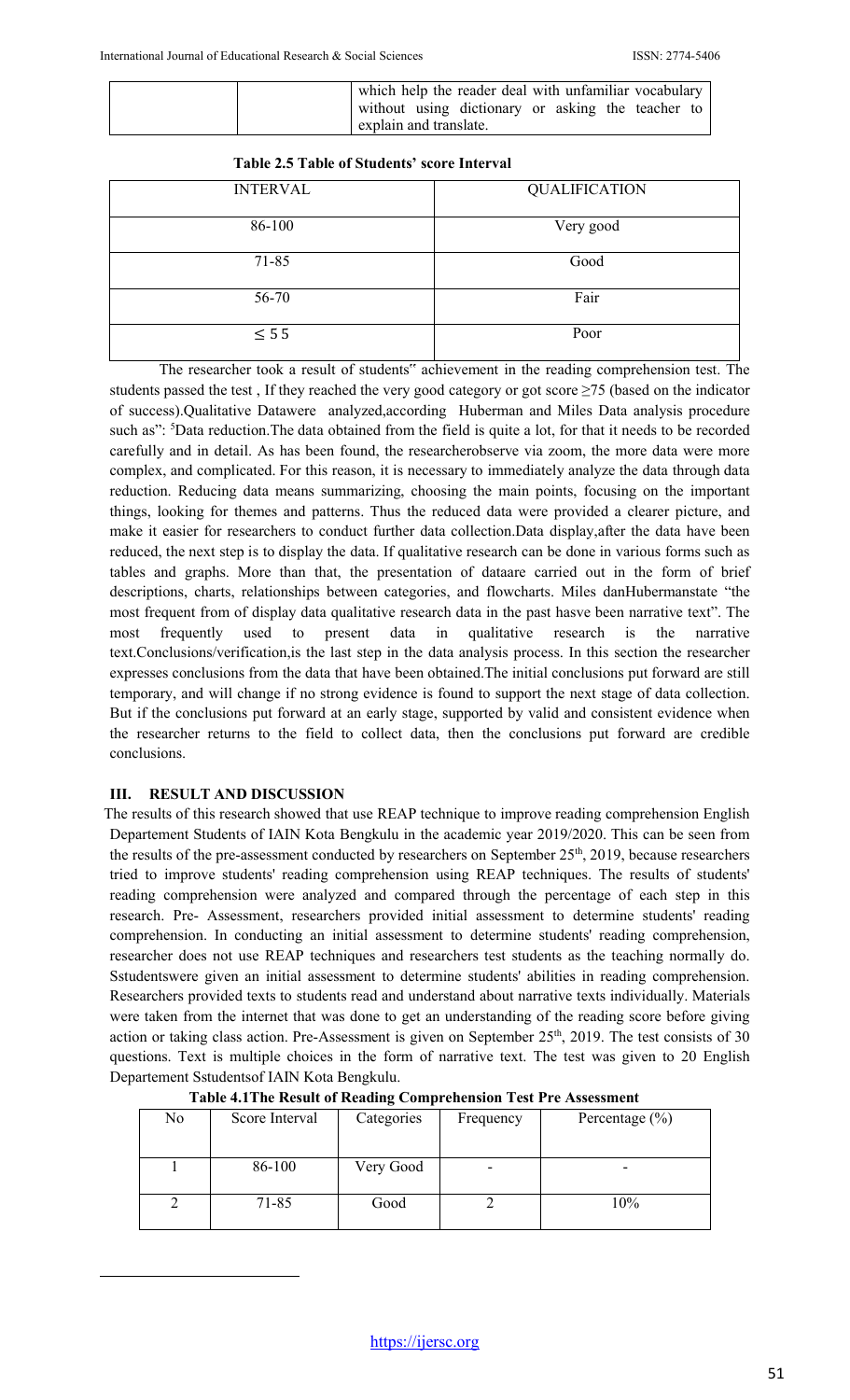| 56-70      | Fair | v  | 40% |
|------------|------|----|-----|
| $\leq 5.5$ | Poor | 10 | 50% |

Based on the table above, it shows that there are no students who get a very good category. There are only 2 or (10%) students who get good categories, and there are 8 or (40%) students get fair categories, and there are also those who get poor categories, there are 10 or (50%) students. Student scores in preassessment averaged 51.65. After the researcher knows the students 'ability to read comprehension has a bad category that the researcher will apply the REAP technique to improve students' reading comprehension. To get even more clear information about understanding reading percentage of students, we can see the following chart:





From the chart above, this research collected data on the percentage of students' reading comprehension. the percentage can be seen in the following table.The data above showed that the scores obtained by students in class. None of the students got very good grades, 2 students got good categories, 8 students got fair categories and 10 students got poor categories. By knowing the percentage in the Pre-assessment, this study concludes that there are several factors that cause students' reading comprehension to be categorized poor, because students have some problems such as difficulty finding the main ideas in the text, lack of motivation, even students think that reading is not interesting. and they are difficult and easily bored. So, by knowing the student's problem, the researcher feels that a learning technique or model is needed, namely the REAP technique, which is appropriate for improving students' reading comprehension.After seeing the results of students' reading comprehension in pre-assessment, choosing materials based on syllabiy for teaching and learning through REAP techniques. The reading materialsare narrative text which taken from many sources such as in the internet. In addition, researchers prepared observation checklist, interviews and also reading comprehension tests for students in a multiple choice consisting of 30 items. Rsearchers prepare materials and methods for solving students' problems while in the learning process.

Activities in planning are:

- a. The teacher makes a schedule by Zoom
- b. The teacher prepares lesson plans
- c. The teacher prepares learning material,
- d. The teacher prepares reading comprehension material for students who are students of narrative text type
- e. Prepare a list of interviews, check student and teacher observations
- f. Create groups of students, each group consisting of 4-5 students
- g. Explain the REAP technique to students

After preparing the English teaching instruments and materials that will be used in this cycle, the researcher carries out the implementation which consists of three steps, namely pre-teaching activities, while teaching activities, and post teaching activities., researchers apply the REAP technique. Pre-Teaching Activities by zoom Program in the Internet

- 1. The teacher greeting
- 2. The teacher checks the presence of students psychologically and physically to follow the learning process by zoom
- 3. The teacher gives students motivation to learn contextually according to the benefits and application of teaching material in daily life by zoom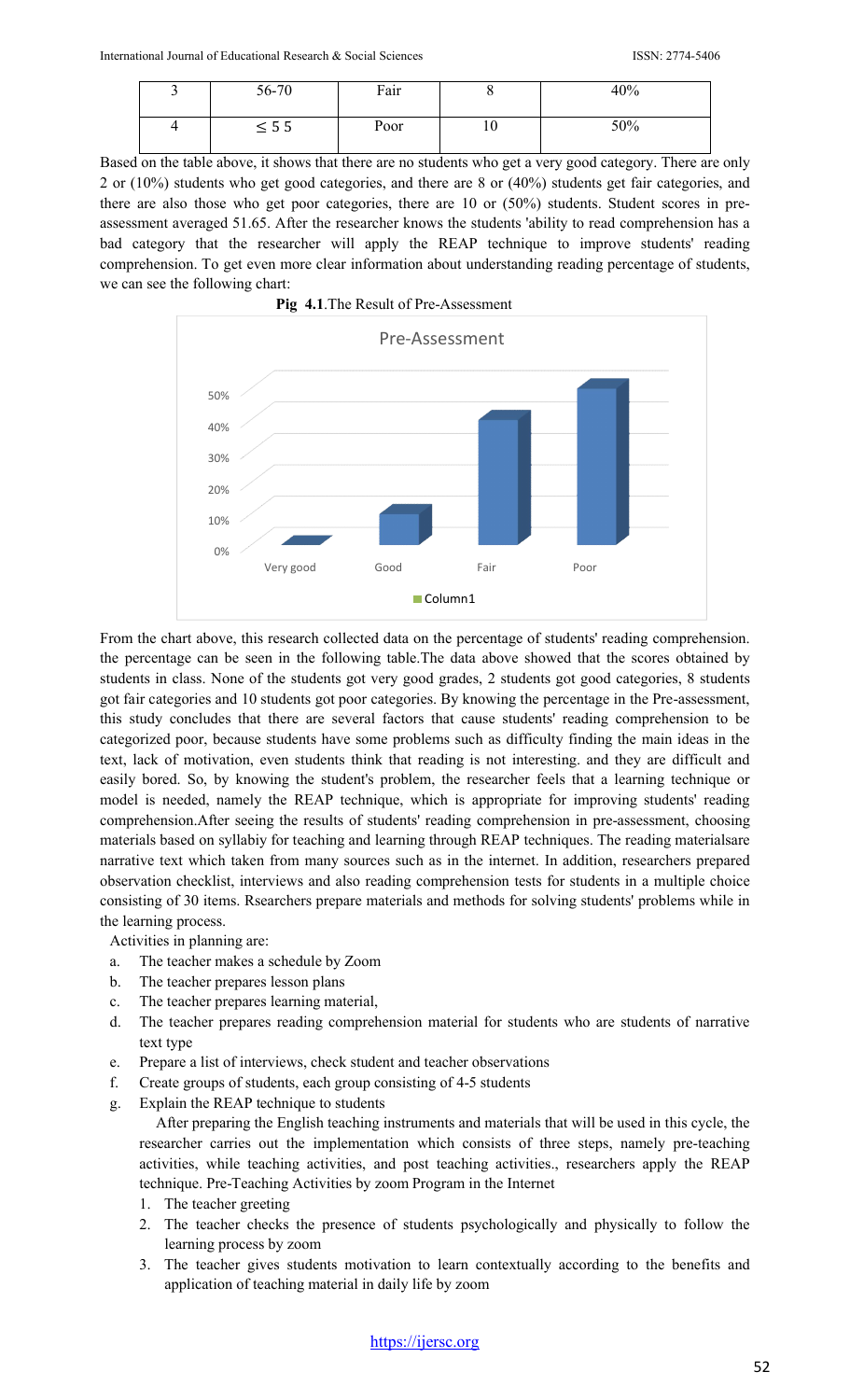- 4. The teacher asks questions about the relationship between prior knowledge and the material to be learned.
- 5. The teacher explains about the learning objectives or basic competencies that will be achieved.
- 6. The teacher invites students to prepare textbooks and stationery.
- 7. Before entering into the subject matter, the teacher provides brain storming to students. a. While teaching activities
- 1. The teacher explains definition of narrative text, generic structure text and language feature
- 2. The teacher explains what the REAP technique is and how it works
- 3. The teacher explains the steps in REAP to understand the narrative text.
- 4. The teacher gives narrative text material to students
- 5. The teacher divides students into groups by zoom
- 6. Students take the REAP steps individually, namely:
	- a. Reading: students read in general (guessing based on the picture, and title) of the narrative text given by the teacher's aim to get the main idea of the contents of the story.
	- b. The second activity is coded, in this phase the teacher directs students to explore their ideas about narrative texts into their own words, as well as some difficult vocabulary and discuss with their own groups.
	- c. Furthermore, annotated, in the annotation step, students must write their ideas about the content about the narrative text given previously. To make it easier for students to make a general structure of the narrative text that they have read. Such as orientation, complications, and story regulation. In this activity the students work alone.
	- d. The final step is to ponder in this stage student work based on groups. Considering the importance of the text, by thinking, discussing or speaking with group members later, makes one perfect summary of the narrative text given to them beforehand.
- 7. The teacher monitors students to do their assignments.
- 8. The teacher asks students to choose one group member to read a summary of their text in front of the class.
- 9. The teacher gives a comment about their summary and then, to find out whether students understand or not about the explanation and techniques that have been used.
- 10. The teacher will conduct training and give assignments to students is a multiple choice test conducted at the end of each cycle.
	- b. Post teaching activities
		- 1. Before closing the lesson, the teacher explains again or draws conclusions about today's material by zoom
		- 2. The teacher gives exercises or assignments at home about the lessons that have been delivered
		- 3. The teacher delivers the lesson plan for the next meeting
		- 4. The teacher closes the lesson via zoom by saying I Think enough for today, thank you for your attention
		- 5. See you next week by zoom program

Observation, duringlearning 1 process carried out, in this observation,student responses in class activities and class situations. Through this observation, researchers and discover student progress in reading comprehension shown by students. However, researchers also still find some students who find it difficult to answer questions from the narrative text because students are not familiar with teaching methods.

| No | Score Interval | Categories | Frequency | Percentage $(\% )$ |  |  |  |  |
|----|----------------|------------|-----------|--------------------|--|--|--|--|
|    | 86-100         | Very Good  |           |                    |  |  |  |  |
|    | 71-85          | Good       |           | 25%                |  |  |  |  |
|    | 56-70          | Fair       |           | 45%                |  |  |  |  |
|    | $\leq$ 5 5     | Poor       |           | 30%                |  |  |  |  |

**Table 4.2The Result of Reading Comprehension** 

From the table above it can be seen above that the results of the students' reading comprehension test consisted of 0% of students who received a very good category, 5 or 25% of students who got a good category, 9 or 45% of students who got a fair category. and 6 or 30% of students who got the poor category. The mean score value is 62.15. Based on the above table it can be said there is an increase in the reading comprehension results. To get even clearer information about understanding reading percentage of students, we can see the following chart: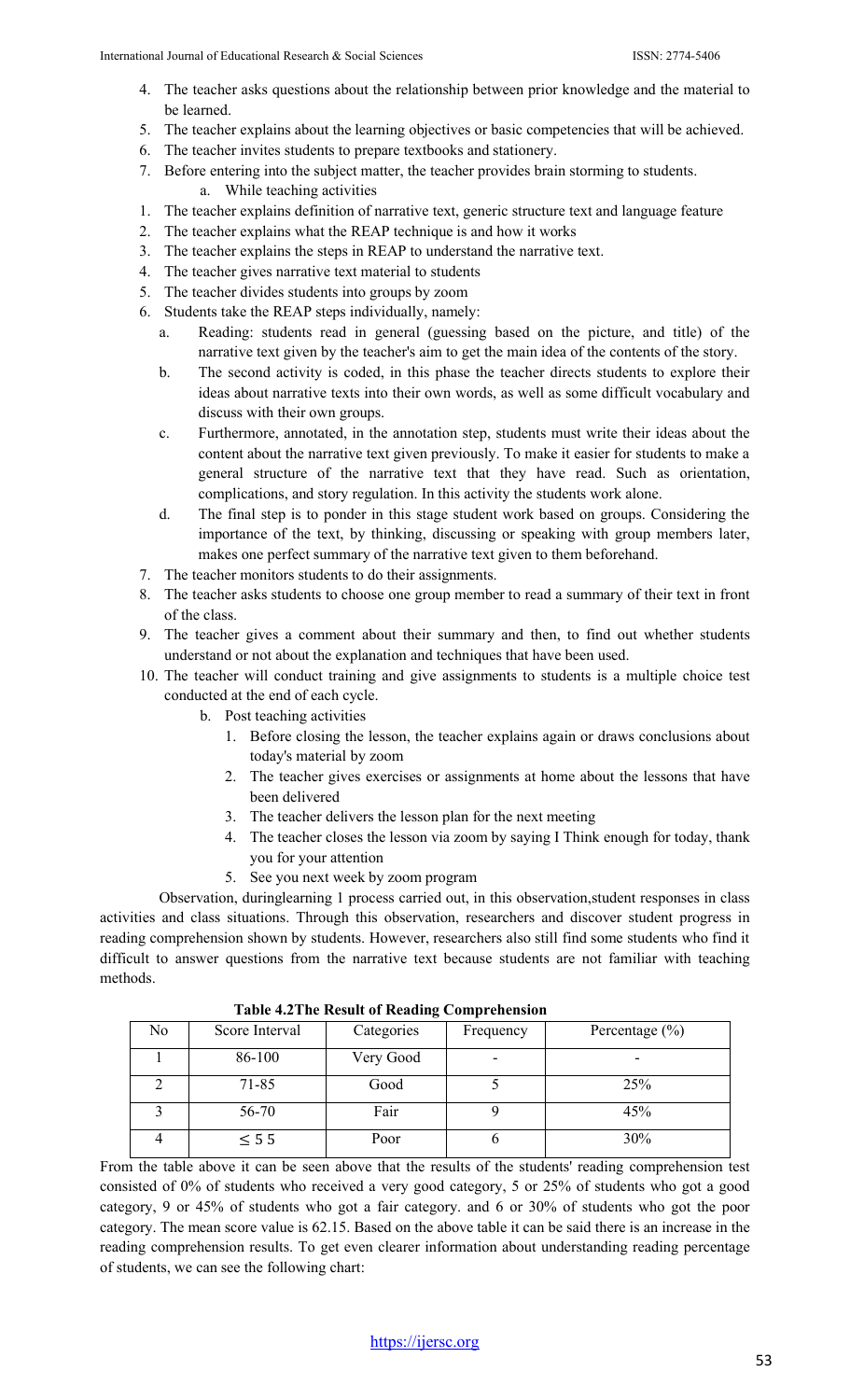

From the chart above, the study collected data on the percentage of students' reading comprehension. the percentage can be seen in the following table.The data above shows the scores obtained by students in class. none of the students got very good grades, 5 students got good categories, 9 students got enough categories and 6 students got poor categories. With this result, the researcher feels that the REAP technique is good for students, and must be applied in the teaching and learning process to get better results in the next learning. On the other hand, the condition of students, such as motivation, interest, and their confidence must be improved properly. Because researchers still find problems about aspects that occur in students as they find it difficult when they read text, low vocabulary, and are not accustomed to good reading techniques due to the difficulty of expressing their ideas. When they practice their reading in daring classroom by zoom. In addition, the standard of school achievement has not yet been reached.

| No | Score Interval | Categories | Frequency                | Percentage $(\% )$ |
|----|----------------|------------|--------------------------|--------------------|
|    | 86-100         | Very Good  | $\overline{\phantom{a}}$ |                    |
|    | 71-85          | Good       |                          | 55%                |
|    | 56-70          | Fair       |                          | 35%                |
|    | $\leq$ 5 5     | Poor       |                          | 10%                |

**Table 4.3The Result of Reading Comprehension** 

From the table above it can be seen above that the results of the students' reading comprehension test consisted of 0% of students who got a very good category, 11 or 55% of students who got a good category, 7 or 35% of students who got afair category. and 2 or 10% of students who got the poor category. The mean score value is 68.31. Based on the above calculations it can be said there is an increase in the reading comprehension results. To get even clearer information about understanding reading percentage of students, we can see the following chart:



From the chart above, the research collected data on the percentage of students' reading comprehension. the percentage can be seen in the following table.The data above shows the scores obtained by students in class. none of the students got very good grades, 11 students got good categories, 7 students got enough categories and 2 students got poor categories. by knowing the researchers discuss the actions in daring classroom by zoom 2. the results are obtained as consideration., the researcher should improve the teaching material or instruments that will be used in the teaching and learning process. In addition, researchers should manage well the condition of class activity and motivate students to become better. This was carried out on friday, October 18<sup>th</sup>, 2019, Tuesday, October 22<sup>th</sup>, 2019, Thursday, October 24<sup>th</sup>, 2019, Friday, October 25<sup>th</sup>, 2019., researchers prepared the REAP technique which was interested in the appropriate level for the students in reading comprehension.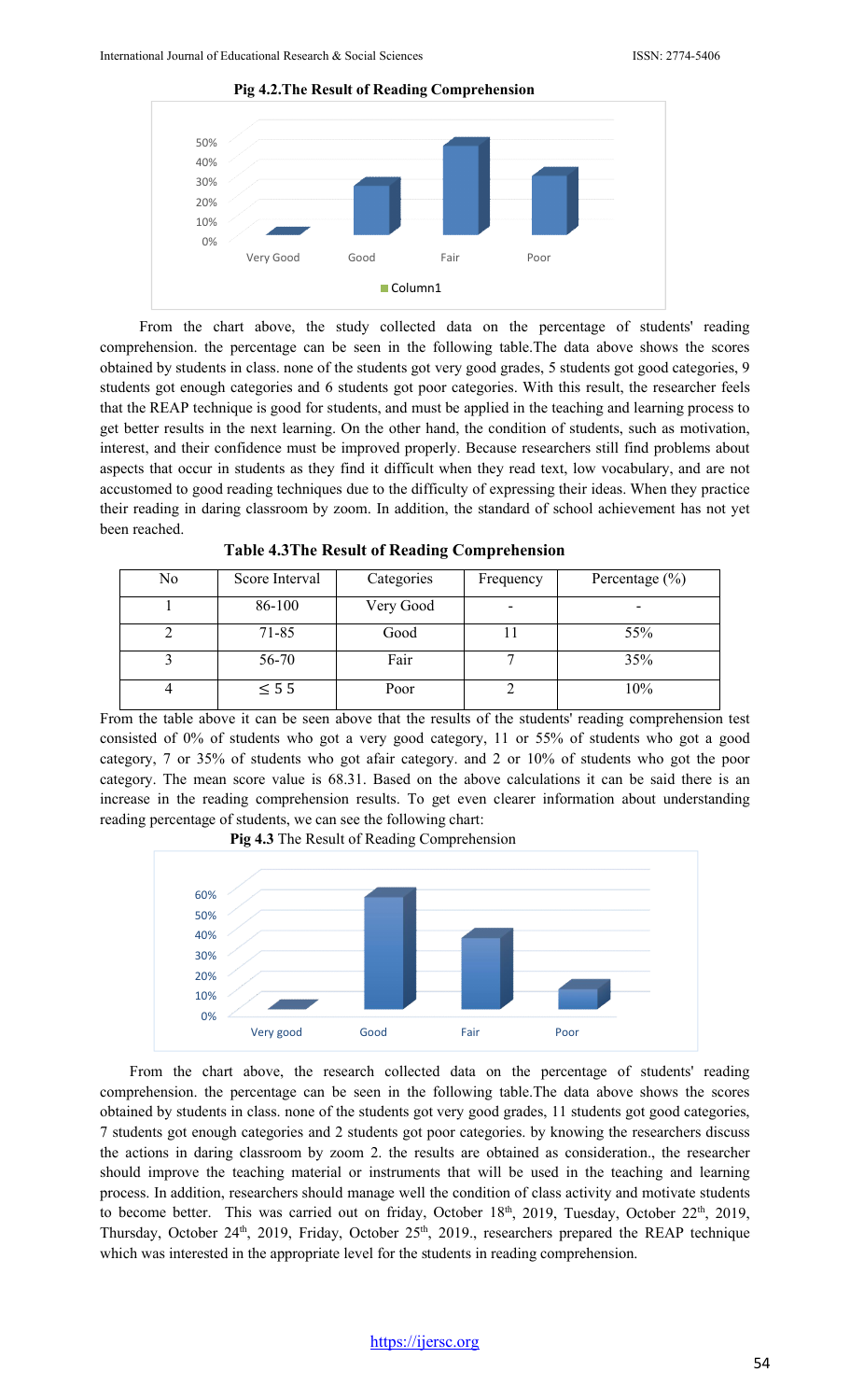| R: Reading        | E: encoding                           |  |  |
|-------------------|---------------------------------------|--|--|
| Title of the text | Main idea                             |  |  |
|                   | Difficult vocabularies synonyms       |  |  |
| A: Annotating     | P: Pondering                          |  |  |
| Orientation       | Question to be discussion with group  |  |  |
| Complication      | Summary, conclusion, and moral value. |  |  |
| Resulotion        |                                       |  |  |
|                   |                                       |  |  |
|                   |                                       |  |  |

- 1. The teacher monitors students to do their assignments by zoom program in the Internet
- 2. The teacher asks students to choose one group member to read a summary of their text in front of the daring class by zoom
- 3. The teacher gives a comment about their summary and then, to find out whether students understand or not about the explanation and techniques that have been used.
- 4. The teacher will conduct training and give assignments to students is a multiple choice test conducted at the end of daring learning by

| No | Score Interval | Categories | Frequency | Percentage $(\% )$ |
|----|----------------|------------|-----------|--------------------|
|    | 86-100         | Very Good  |           | 5%                 |
|    | $71 - 85$      | Good       |           | 75%                |
|    | 56-70          | Fair       |           | 20%                |
|    | $\leq$ 5 5     | Poor       |           |                    |

**Table 4.4The Result of Reading Comprehension Test** 

Through the results of the table above, we can see that students' reading comprehension is greatly improved effectively, compared to actions in the previous cycle where there are still students who get poor categories in improving reading comprehension. But the results above show that the percentage of students no longer gets poor categories. The results above indicate that the percentage of students in reading comprehension got a fair category of 20% or 4 students, and there are 75% or 15 students who got a good students category in improving their reading comprehension comprehension, and 5% or 1 student got a very good category in reading comprehension activities , the mean score is 75.65. it happens because students can minimize and reduce their problems in reading activities properly through the use of REAP techniques. This means that most students are active in this cycle. To get clear information about the percentage of students for their reading comprehension skills in reading activities, we can look at the following chart:

**Pig 4.4.The Result of Reading Comprehension**



The results showed that there is an increase in students' reading ability. in other words, students' reading comprehension in the pre-assessment, the most students still have some problems that make them difficult to read , low motivation, do not have enough vocabulary, feel ashamed when they are told to read, and are still confused when they answer their questions, are not accustomed to good techniques to answer read texts easily. In addition, teaching techniques applied previously are not interesting, and motivate students to learn activities and are effective. Conversely, The Data Showed that the most students can minimize the problems they face in the pre-assessment. Based on the explanation above, it can be concluded that the REAP technique is quite effective in increasing students 'reading comprehension, especially in English Department Students of IAINKota Bengkulu which can minimize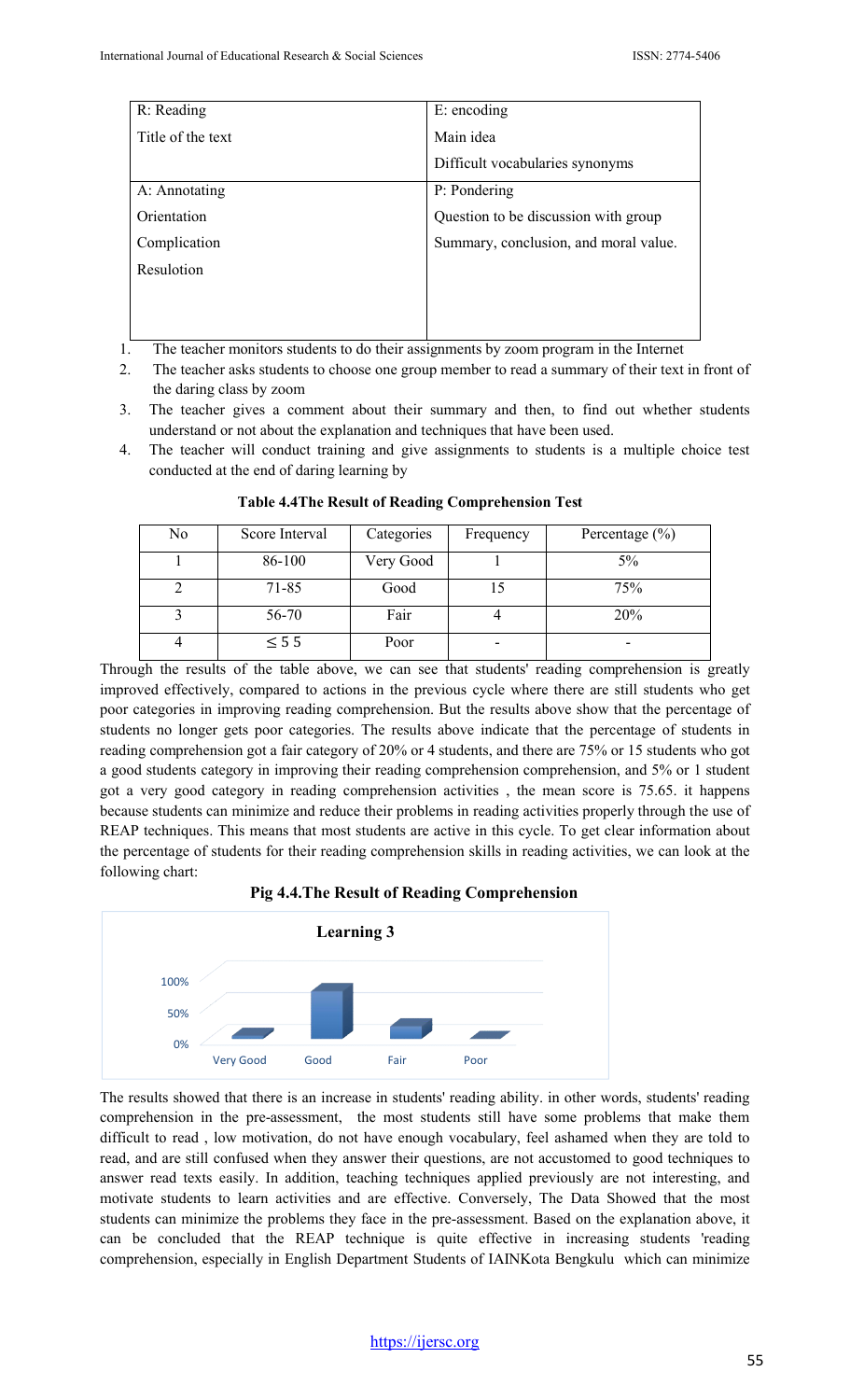students' problems in increasing their reading comprehension and this learning process successfully achieves indicators of success.

| The qualification of students reading comprehension |           |      |      |       |  |  |  |
|-----------------------------------------------------|-----------|------|------|-------|--|--|--|
| learning                                            | Very Good | Good | Fair | Poor  |  |  |  |
| <b>Pre assessment</b>                               | $0\%$     | 10%  | 40%  | 50%   |  |  |  |
| learning l                                          | $0\%$     | 25%  | 45%  | 30%   |  |  |  |
| learning II                                         | $0\%$     | 55%  | 35%  | 10%   |  |  |  |
| learning III                                        | 5%        | 75%  | 20%  | $0\%$ |  |  |  |

**Tabel4.5**The result of reading comprehension test Pre Assessment, and All each learning

Based on the table above, we can see that the percentage  $\overline{of}$  students' reading comprehension increases in each learning. The results of students 'reading comprehension occur from assessment to learning III it shows that the REAP technique is effective for improving students' reading comprehension in English Depatement Students of IAIN Bengkulu .

**Pig 4.5The charts were compared to Results for Pre Assessment, and All Each learning process**



Based on the chart above, we know that the average value of students increases in each learning. can be seen pre-assessment assessment with an mean score of **55.14**, the mean score of students from learning 1 is **62.15**, learning 2 is **70.14** and the mean score value of learning III is **75.65**, it explains that, if seen of students' reading comprehension increased by using the REAP technique. because, in Learning III the mean score is **75.65**. It has reached the success indicator which is **75**. And the researcher can conclude that the REAP technique is effectively used to improve students' reading comprehension and also make students interested, motivation, and enjoy in the teaching and learning process. **Discussion** 

Based on the analysis of the data above, the pre-assessment test results show that students' reading ability is very low. Of the 20 students, most of them scored poor in that there were no students who got very good categories. There are only 2 or 10% of students who got good categories, and there are 8 or 40% of students who got fair categories, and there are also those who got poor categories, there are 10 or 50% of students.The results of learning I there is an increase in the achievement of students' reading comprehension from pre-assessment and Learning I is still low. No score of students in Learning I who got a very good category, 5 or 25% of students who got a good category, 9 or 45% of students who got fair categories, and 6 or 30% of students who got a poor category. it has not yet reached the indicator of success.So, according to the results of the score of students in learning 2 is no one got a category of reading comprehension that is very good, 11 or 55% of students who got a good category, 7 or 35% of students who got fair categories.and 2 or 10% of students who got the poor category. Also in this Learning, students are still out of focus. It seems like they need a little time to get used to using this technique.In the other hand, the observations for researchers during the teaching and learning process in learning I was quite good from the pre assessment. Furthermore, the score of students in Learning 3 is good. It has also achieved indicators of success, which is 75. None or 0% students who a got a poor category, 4 or (20%) students who got a fair categories, 15 or 75% students got a Good category, and 1 or 5% students who got a very good category. Based on the observation cheklist, the researcher found that most of the students were active and interested in the learning process in class. Besides their motivation also looks better than the previous learning, it happened because students can minimize and reduce their problems in reading activities properly through the use of REAP techniques.Furthermore, the REAP technique used by researchers is a good technique in teaching and learning of students' reading comprehension, especially in narrative texts. readingtechnique increase reading comprehension not only to succeed in comprehension, but for continuous reading problems and finally they can become better and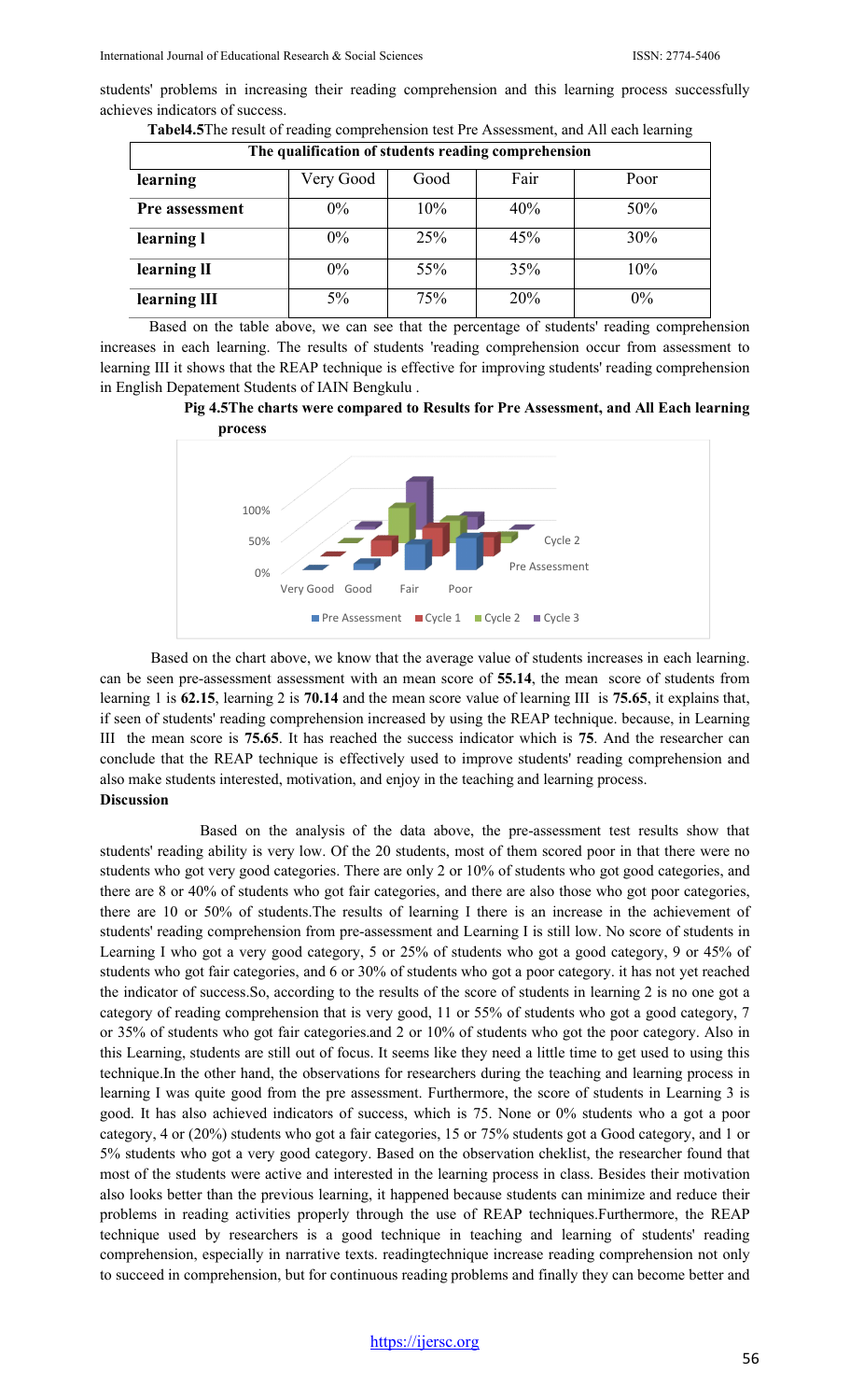understood readers. The students show their interest and enthusiasm while studying. They learn actively and are highly motivated to continue to learn reading comprehension. It can be seen from the gradual increase in their percentage results.Finally, from the above explanation, the researcher concludes that using REAP techniques is effective in improving students' reading comprehension and also facilitating students to be creative and motivated in the teaching and learning process. And very helpful for understanding narrative text.

### **IV. CONCLUSIONS**

Reading is the reader's process of getting information by learning about words and then understanding the meaning of those words. Reading comprehension is the process of obtaining information by combining the reader's background knowledge with new information from the text to understand the text. So reading not only about the words in the text but also understanding about the meaning of the text. So in teaching reading comprehension, the teacher must use good techniques to make students easily understand the text.Based on the analysis in the previous chapter, the researcher can conclude that the REAP technique is effective in increasing students' reading comprehension. This technique makes students interested in learning English, especially for reading material, and students are more interested in learning English. They more easily understand the text. It can be seen from the preassessment, learningI, Learning II and LearningIII. This is evidenced by **(55.14)**, the mean score of students' understanding in Learning I is**(62.15)**, in Learning II is **(70,14)** and the mean score of reading comprehension in Learning III increased to **(75.65)** in LearningIII. it means that this technique can be applied to students very well in reading comprehension at pandemic era and can be applied by zoom when teaching in classroom English Department Students of IAIN kota Bengkulu.

#### **V. ACKNOWLEDGMENTS**

The Author is grateful to English Departement Students Of IAIN Bengkulu and Syariah Faculty for supporting this research. I also thanked to Dean of TADRIS (Tarbiyah Bahasa English) and Dean of Syariah Faculty for invaluable advices.

#### **REFERENCES**

- [1] Aulina, Ikrima. (2018). *The effectiveness of read, encode, annotate, and Ponder (REAP) strategy toward the students' reading comprehension ability on narrative text of the eighth grade students at mts sunan ampel ringinrejo kediri*. English education departmant faculty tarbiyah and teacher training state islamic institute (IAIN) of tulung agung.
- [2] Brown, H.D. (2003). *Teaching by principles an interactive approach to language pedagogy (second edition)*. New York University:Person Logman.
- [3] Brown, H.D. (2004). *Language assessment princples and classroom practices*. San Frasinco State University.
- [4] Fitrah, A & Anjar. (2016). applying read,encode, annotate and ponder (REAP) technique to develop reading comprehension of the grade X student. *E-jornal Of English Language Teaching society (ELTS)*, 4(1), 3.
- [5] Harmer, J. (2017). *How to teach english*. Pearson Education Limited new edition.
- [6] John, H. J. (2000).study skills and the education of students with learning disabilities. *Journal of Learning Disabilities.*
- [7] Jane, Allent. (2004) . Tools for Teaching Content Literacy. Portland, Maine: Sten house.
- [8] Hesham. (2016). teaching reading comprehension to ESL/EFL learners. *Journal Of Language And Learning*, 5(1), 67.
- [9] Ikhsan, M. K. (2017). the alternative strategies for teaching reading skill for EFL students. *Komposisi: Jurnal Pendidikan Bahasa, Sastra Dan Seni* , XVIII (1). 111.
- [10] Burhan, Nurgiyantoro. (2011). *PenilaiandanPengajaranBahasa Indonesia danSastra*. Yogyakarta: BPFE.
- [11] Khasinah, Siti. (2013). classroom action research. *Jurnal Pionir,* 1(1), 108.
- [12] Mislaini. (2013). Improving students' reading comprehension of narrative text by using fable at the grade x SMA 1 Bonai darussalam: *University of pasir pengaraian*. English study program faculty of teacher training and education university of pasir pengaraian.
- [13] Muslaini. (2017). Strategies for teaching reading comprehension. *English Education journal (EEJ)*, 8(1).67-78.
- [14] Nunan, David.(2003). *Praticalenglish language teaching*.New York:Hill Companies.
- [15] Nurhayati. (2019). qar strategy for effective teaching of reading comprehension. *English Education Journal (Ee)j, 10(*1), 95-111.
- [16] Patel, M, F. and Praveen, M, J . (2018). *English Language Teaching :Methods, Tools & Technique.* Sunrise Publishers& Distributors.
- [17] Purwandari, Aprilia. (2011)."*Picture Media in REAP Technique (Read, Encode, Annotate, Ponder) to Improve the Students' Reading Comprehension and Writing (an Experimental Research in XI Grade Students of SMA Negeri 1 Bawang in the Academic Year 2010/2011)".*Under Graduates thesis, UniversitasNegeri Semarang 2011.
- [18] Putri, J. M & Fitrawati.(2013). the R.E.A.P Technique for Teaching reading a narrative text at junior high school students*.JurnalOf English Language teaching,*1(2), 72.